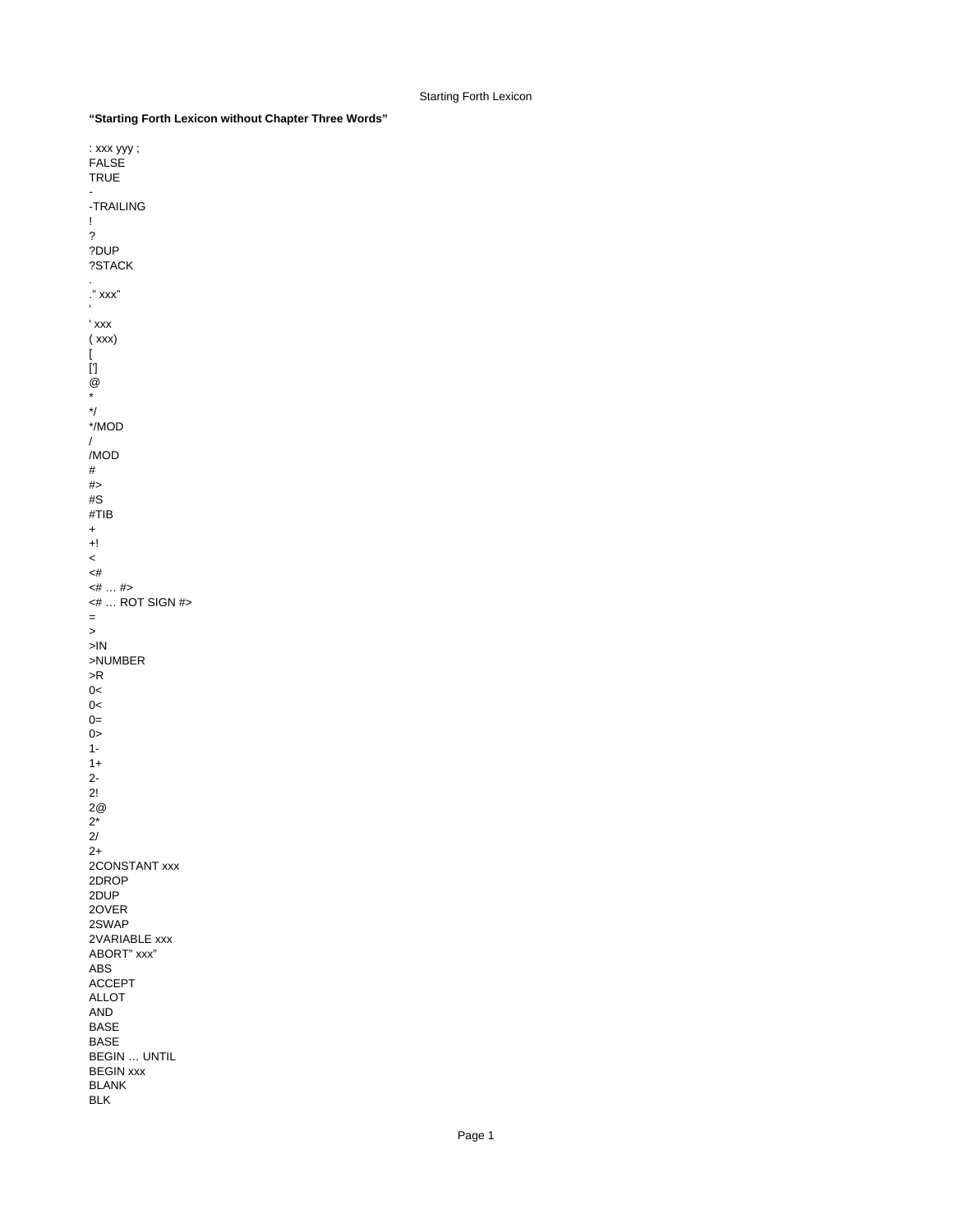Starting Forth Lexicon

c HOLD C, C! C@ CMOVE CMOVE> COMPARE COUNT CR D-D.R  $D+$ D<  $D=$ DECIMAL DMAX DMIN DO … LOOP DO … LOOP+ DOES> DROP DU< DUMP DUP EMIT ERASE EXECUTE EXIT FILL FM/MOD HERE HEX  $\mathbf{I}$ IMMEDIATE INVERT J KEY LEAVE LITERAL  $\mathsf{M}^\star$ M\*/ M+ MAX MIN MOD MOVE NEGATE **OCTAL** OR OVER PAD PAGE QUIT QUIT R@ R> REPEAT ROT SCR SIGN SM/REM CONSTANT xxx CREATE xxx ELSE yyy FORGET xxx IF xxx MARKER xxx POSTPONE xxx